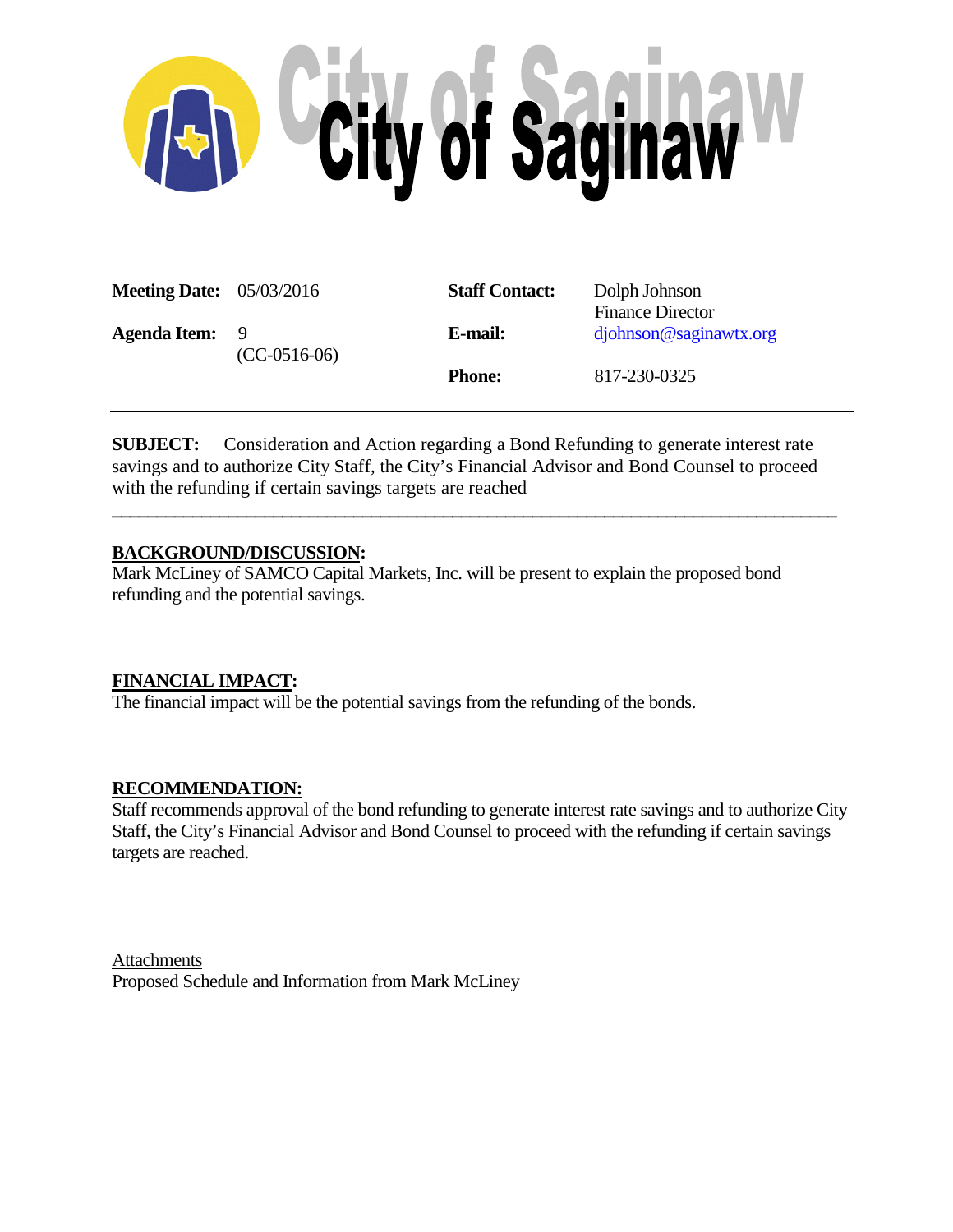### **CITY OF SAGINAW, TEXAS (THE "CITY") \$5,965,000\* GENERAL OBLIGIATION REFUNDING BONDS, SERIES 2016 (THE "BONDS")**

| May                                                               | June<br>July                                                                              |  |  |  |  |  |  |
|-------------------------------------------------------------------|-------------------------------------------------------------------------------------------|--|--|--|--|--|--|
| M<br>W<br>s                                                       | $S_{\parallel}$<br>M<br>S<br>M<br>S<br>W<br>W<br>S<br>s                                   |  |  |  |  |  |  |
| $\overline{4}$<br>2 <sup>1</sup><br>3 <sup>1</sup><br>5<br>6<br>1 | $\overline{7}$<br>$\mathbf{1}$<br>2<br>3<br>4<br>2<br>1                                   |  |  |  |  |  |  |
| 10 11<br>12 13<br>8<br>9                                          | 10 11<br>8<br>9<br>14<br>5<br>6<br>$\overline{7}$<br>8<br>9<br>3<br>5<br>6<br>4<br>7      |  |  |  |  |  |  |
| 18<br>19 20<br>15<br>16<br>17                                     | $15$ 16 17<br>18<br>12 <sup>7</sup><br>21<br>12 13 14<br>10<br>11<br>13<br>15<br>14<br>16 |  |  |  |  |  |  |
| 24 25 26 27 28<br>22<br>23                                        | 19<br>20 21 22 23 24 25<br>19 20 21 22 23<br>18<br>17                                     |  |  |  |  |  |  |
| 30 31<br>29 -                                                     | 26 27 28 29 30<br>25 26 27 28 29 30<br>24                                                 |  |  |  |  |  |  |
|                                                                   | 31                                                                                        |  |  |  |  |  |  |
| Tuesday, May 3, 2016                                              | Authorization from Council to proceed with refunding                                      |  |  |  |  |  |  |
| Tuesday, May 24, 2016                                             | Draft of Private Placement memorandum ("PPM") sent to SAMCO                               |  |  |  |  |  |  |
|                                                                   | bankers for review and comments                                                           |  |  |  |  |  |  |
|                                                                   |                                                                                           |  |  |  |  |  |  |
|                                                                   |                                                                                           |  |  |  |  |  |  |
| Thursday, May 26, 2016                                            | Draft of PPM sent to Bond Counsel for review and comments.                                |  |  |  |  |  |  |
|                                                                   | Request Draft Purchase Agreement from Bond Counsel                                        |  |  |  |  |  |  |
|                                                                   |                                                                                           |  |  |  |  |  |  |
|                                                                   |                                                                                           |  |  |  |  |  |  |
| Thursday, June 2, 2016                                            | Comments to draft of the PPM and a Purchase Agreement Draft                               |  |  |  |  |  |  |
|                                                                   | due to SAMCO from Bond Counsel by noon                                                    |  |  |  |  |  |  |
| PPM and Purchase Agreement Draft sent to potential purchasers     |                                                                                           |  |  |  |  |  |  |
|                                                                   |                                                                                           |  |  |  |  |  |  |
| Thursday, June 16, 2016                                           | Bids from potential purchasers due to City by 11:00 a.m.                                  |  |  |  |  |  |  |
|                                                                   |                                                                                           |  |  |  |  |  |  |
| Tuesday, June 21, 2016                                            | City Council meets and adopts the Ordinance issuing the Bonds 6:00                        |  |  |  |  |  |  |
|                                                                   | p.m.                                                                                      |  |  |  |  |  |  |
|                                                                   |                                                                                           |  |  |  |  |  |  |
|                                                                   |                                                                                           |  |  |  |  |  |  |
| Tuesday, July 14, 2016                                            | SAMCO Capital Markets notifies all parties of closing/delivery                            |  |  |  |  |  |  |
|                                                                   | instructions                                                                              |  |  |  |  |  |  |
|                                                                   |                                                                                           |  |  |  |  |  |  |
|                                                                   |                                                                                           |  |  |  |  |  |  |
| Thursday, July 21, 2016                                           | Bonds closing; Funds wired to Escrow Agent to facilitate refunding.                       |  |  |  |  |  |  |
|                                                                   |                                                                                           |  |  |  |  |  |  |
| Thursday, September 1, 2016                                       |                                                                                           |  |  |  |  |  |  |
|                                                                   | Series 2006 Certificates of Obligation called                                             |  |  |  |  |  |  |
|                                                                   | Series 2006 General Obligation Refunding & Improvement Bonds                              |  |  |  |  |  |  |
|                                                                   | called                                                                                    |  |  |  |  |  |  |
|                                                                   |                                                                                           |  |  |  |  |  |  |
| Friday, September 1, 2017                                         | Series 2007 Certificates of Obligation called                                             |  |  |  |  |  |  |

*\* Preliminary, subject to change.*

\_\_\_\_\_\_\_\_\_\_\_

SAMCO CAPITAL MARKETS, INC.